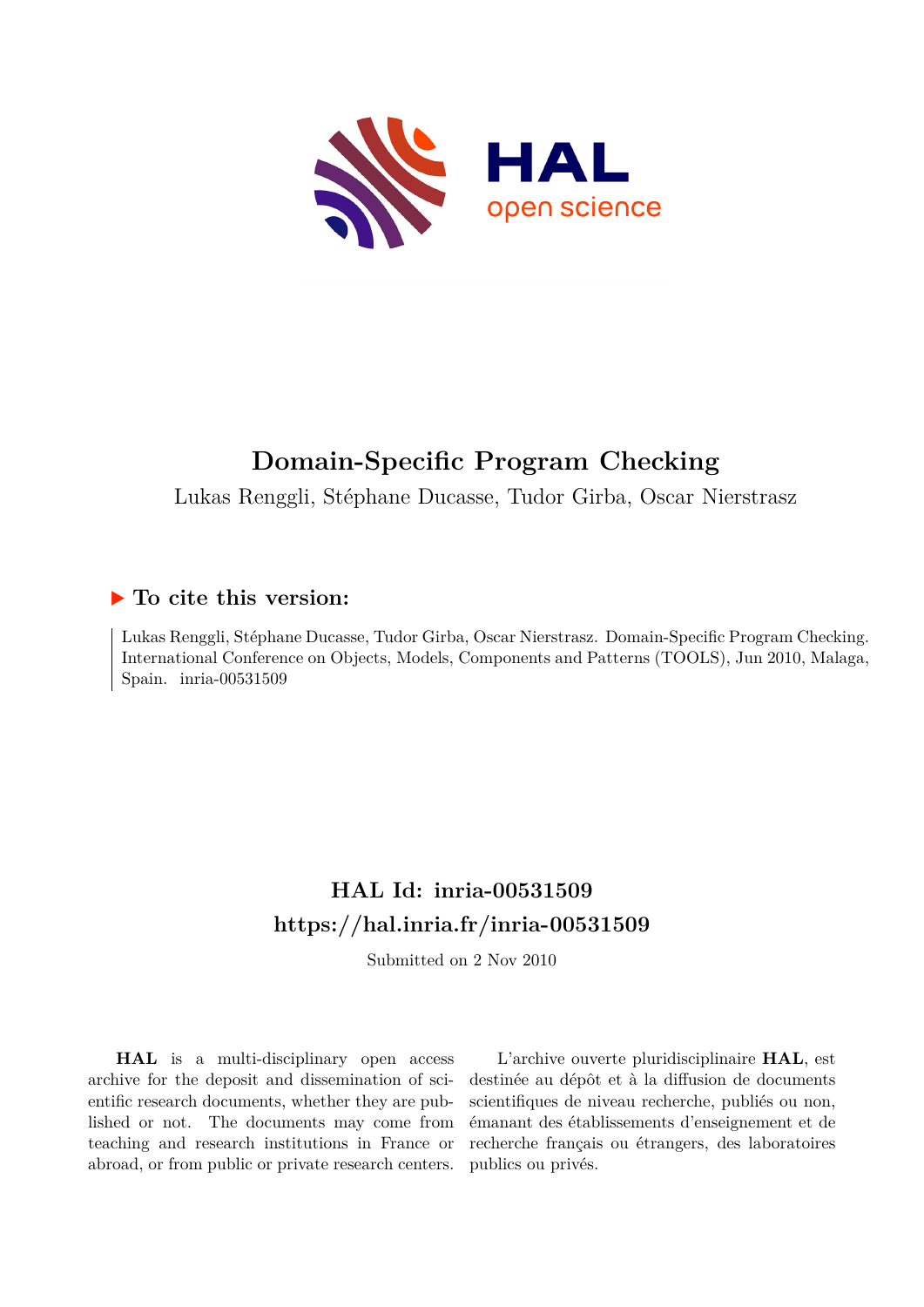# Domain-Specific Program Checking\*

Lukas Renggli<sup>1</sup>, Stéphane Ducasse<sup>2</sup>, Tudor Gîrba<sup>3</sup>, Oscar Nierstrasz<sup>1</sup>

<sup>1</sup> Software Composition Group, University of Bern, Switzerland [scg.unibe.ch](http://scg.unibe.ch/)

> <sup>2</sup> RMoD, INRIA-Lille Nord Europe, France [rmod.lille.inria.fr](http://rmod.lille.inria.fr)

<sup>3</sup> Sw-eng. Software Engineering GmbH, Switzerland [www.sw-eng.ch](http://www.sw-eng.ch)

Abstract. Lint-like program checkers are popular tools that ensure code quality by verifying compliance with best practices for a particular programming language. The proliferation of internal domain-specific languages and models, however, poses new challenges for such tools. Traditional program checkers produce many false positives and fail to accurately check constraints, best practices, common errors, possible optimizations and portability issues particular to domain-specific languages. We advocate the use of dedicated rules to check domain-specific practices. We demonstrate the implementation of domain-specific rules, the automatic repair of violations, and their application to two case-studies: (1) Seaside defines several internal DSLs through a creative use of the syntax of the host language; and (2) Magritte adds meta-descriptions to existing code by means of special methods. Our empirical validation demonstrates that domain-specific program checking significantly improves code quality when compared with general purpose program checking.

## 1 Introduction

The use of automatic program checkers to statically locate possible bugs and other problems in source code has a long history. While the first program checkers were part of the compiler, later on separate tools were written that performed more sophisticated analyses of code to detect possible problem patterns [Joh78]. The refactoring book [Fow99] made code smell detection popular, as an indicator to decide when and what to refactor.

Most modern development environments (IDEs) directly provide lint-like tools as part of their editors to warn developers about emerging problems in their source code. These checkers usually highlight offending code snippets on-the-fly and greatly enhance the quality of the written code. Contrary to a separate tool, IDEs with integrated program checkers encourage developers to write good code right from the beginning. Today's program checkers [HP04] reliably detect issues like possible bugs, portability issues, violations of coding conventions, duplicated, dead, or suboptimal code, etc.

<sup>\*</sup> In Proceedings of the 48<sup>th</sup> International Conference on Objects, Models, Components and Patterns (TOOLS'10), LNCS 6141, pp. 213–232, Springer-Verlag, 2010.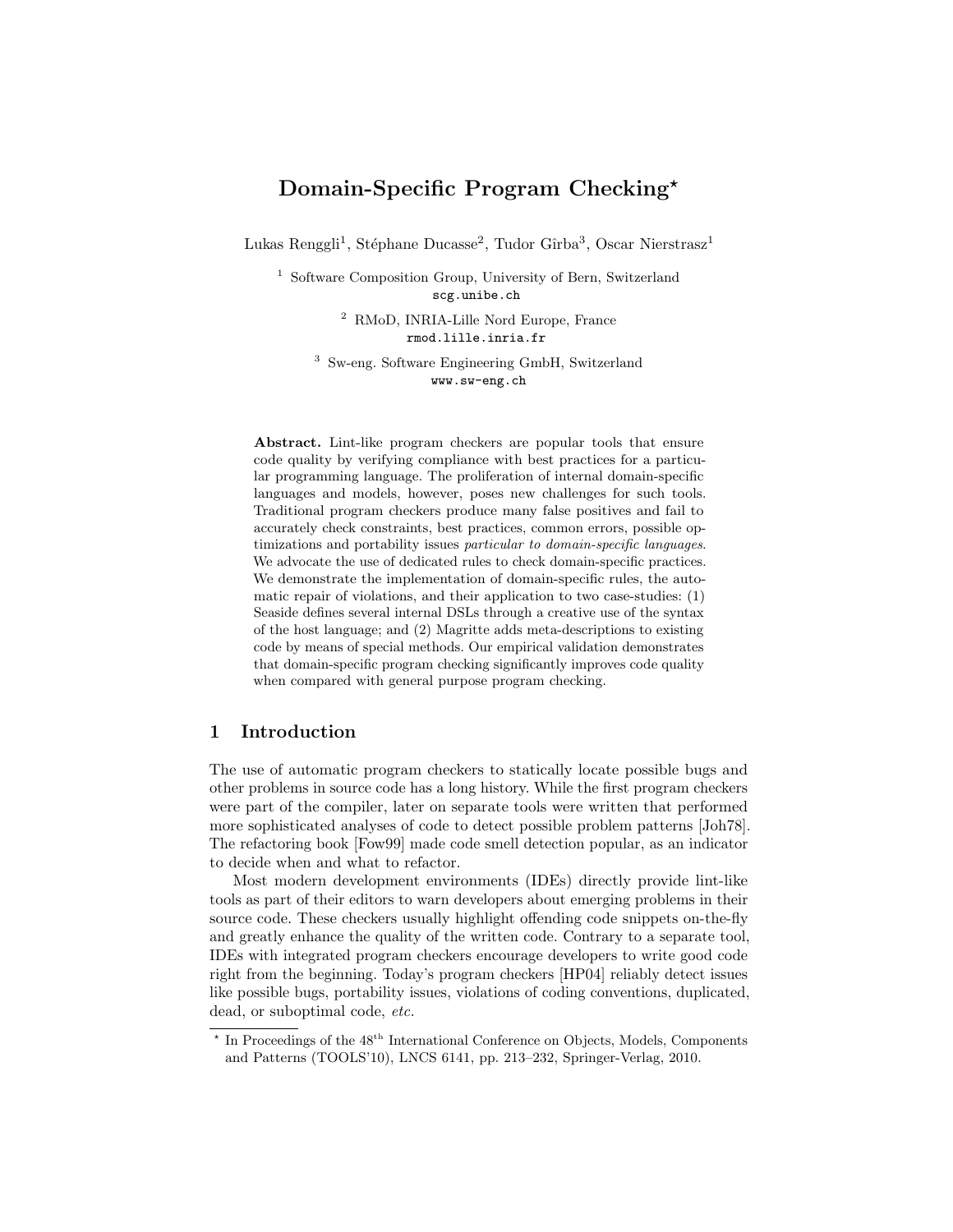#### 2 L. Renggli, S. Ducasse, T. Gîrba, O. Nierstrasz

Many software projects today use domain-specific languages (DSLs) to raise the expressiveness of the host language in a particular problem domain. A common approach is to derive a new pseudo-language from an existing API. This technique is known as a Fluent Interface, a form of an internal domain-specific language or embedded language [Fow08]. Such languages are syntactically compatible with the host language, and use the same compiler and the same runtime infrastructure.

As such DSLs often make creative use of host language features with atypical use of its syntax. This confuses traditional program checkers and results in many false positives. For example, chains of method invocations are normally considered bad practice as they expose internal implementation details and violate the Law of Demeter [Lie89]. However in internal DSLs, method chaining is a commonly applied technique to invoke a sequence of calls on the same object where each call returns the receiver object for further calls. In other words, the DSL abstracts from the traditional use of the host language and introduces new idioms that are meaningful in the particular problem domain.

Traditional program checkers work at the level of source code. Tools like intensional views [MKPW06] and reflexion models [MNS95,KS03] check for structural irregularities and for conformance at an architectural level. Furthermore tools like PathFinder [HP00] have been used to transform source code into a model and apply model checking algorithms.



Fig. 1. Dimensions of program checking.

Figure 1 depicts the dimensions of program checking. Traditional program checkers tackle the axis of domain abstraction at different levels. We argue that a different set of rules is necessary as developers abstract from the host language. Our thesis is that standard program checking tools are not effective when it comes to detecting problems in domain-specific code. In this paper we advocate the use of dedicated program checking rules for program that know about and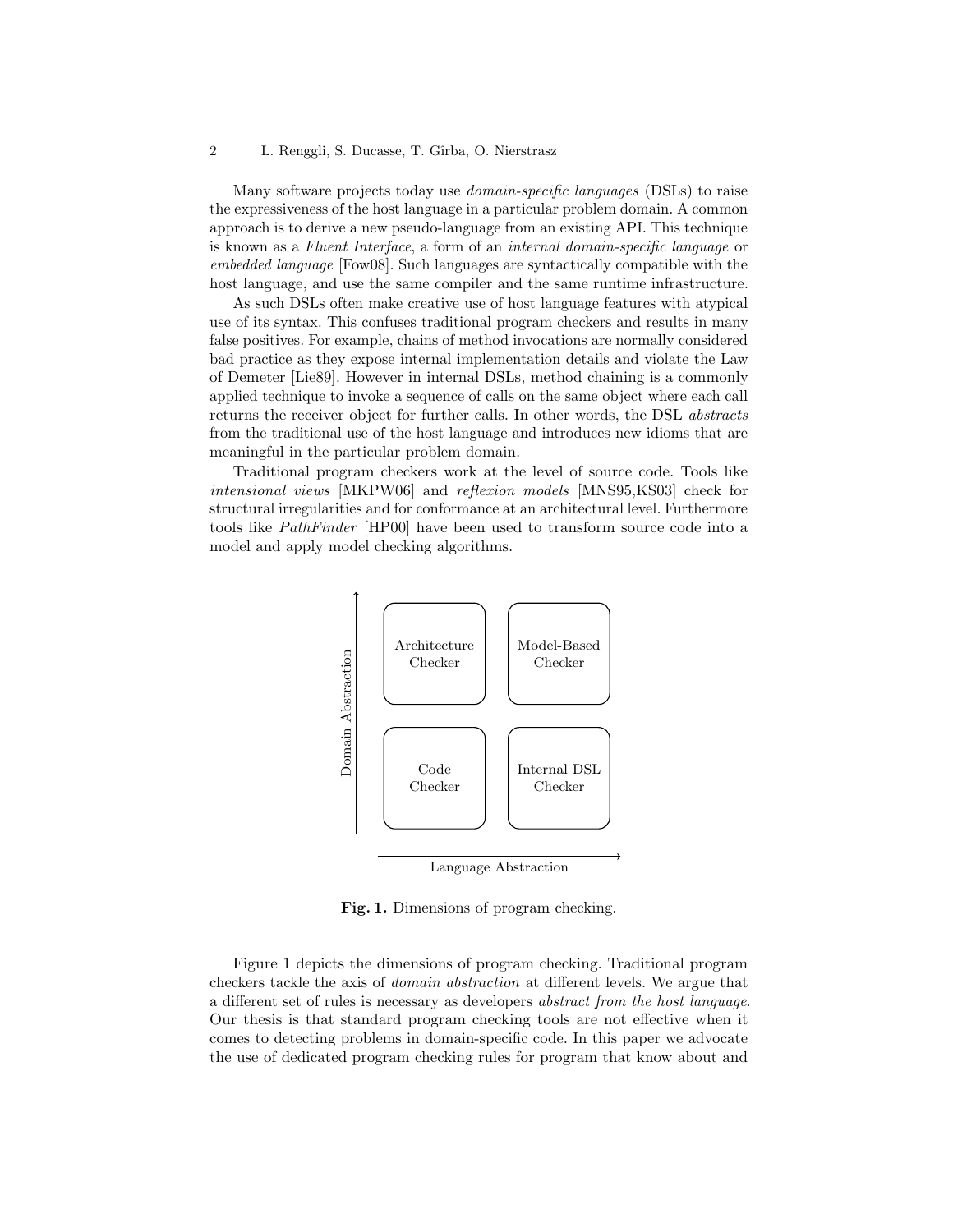check for the specific use-cases of internal domain-specific languages. As with traditional rules this can happen at the level of the source code or at a higher architectural or modeling level.

We will demonstrate two different rule-sets that each work at a different level of domain abstraction:

- 1. Seaside is an open-source web application framework written in Smalltalk [DLR07]. Seaside defines various internal DSLs to configure application settings, nest components, define the flow of pages, and generate XHTML. As part of his work as Seaside maintainer and as software consultants on various industrial Seaside projects, the first author developed Slime, a Seaside-specific program checker consisting of a set of 30 rules working at the level of the abstract syntax tree (AST). We analyze the impact of these rules on a long term evolution of Seaside itself and of applications built on top of it.
- 2. Magritte is a recursive metamodel integrated into the reflective metamodel of Smalltalk [RDK07]. The metamodel of an application is specified by implementing annotated methods that are automatically called by Magritte to build a representative metamodel of the system. This metamodel is then used to automate various tasks such as editor construction, data validation, and persistency. As the metamodel is part of the application source code it cannot be automatically verified. We have implemented a set of 5 rules that validate such a Magritte metamodel against its meta-metamodel.

Our approach to program checking is based on AST pattern matching. This technical aspect is not new. However, our approach builds on that and offers a way to specify declaratively domain specific rules with possible automatic transformations. Our approach uses pattern matching on the AST as supported by the refactoring engine of Smalltalk [BFJR98]. Furthermore we use HELVETIA [RGN10], a framework to cleanly extend development tools of the standard Smalltalk IDE. It reuses the existing toolchain of editor, parser, compiler and debugger by leveraging the AST of the host environment. While HELVETIA is applicable in a much broader context to implement and transparently embed new languages into a host language, in this paper we focus on the program analysis and transformation part of it.

The contributions of this paper are: (1) the identification of the need for DSL specific rule checking, (2) the empirical validation over a long period that such DSL specific rules offer advantages over non domain-specific ones, and (3) an infrastructure to declaratively specify domain specific rules and the optional automatic transformations of violations.

The paper is structured as follows: Section 2 introduces the different rulesets we have implemented. We present the internal domain-specific languages addressed by our rules, and we discuss how we implemented and integrated the rules. In Section 3 we report on our experience of applying these rules on various open-source and commercial systems. Furthermore we present a user survey where we asked developers to compare domain-specific rules with traditional ones. Section 4 discusses related work and Section 5 concludes.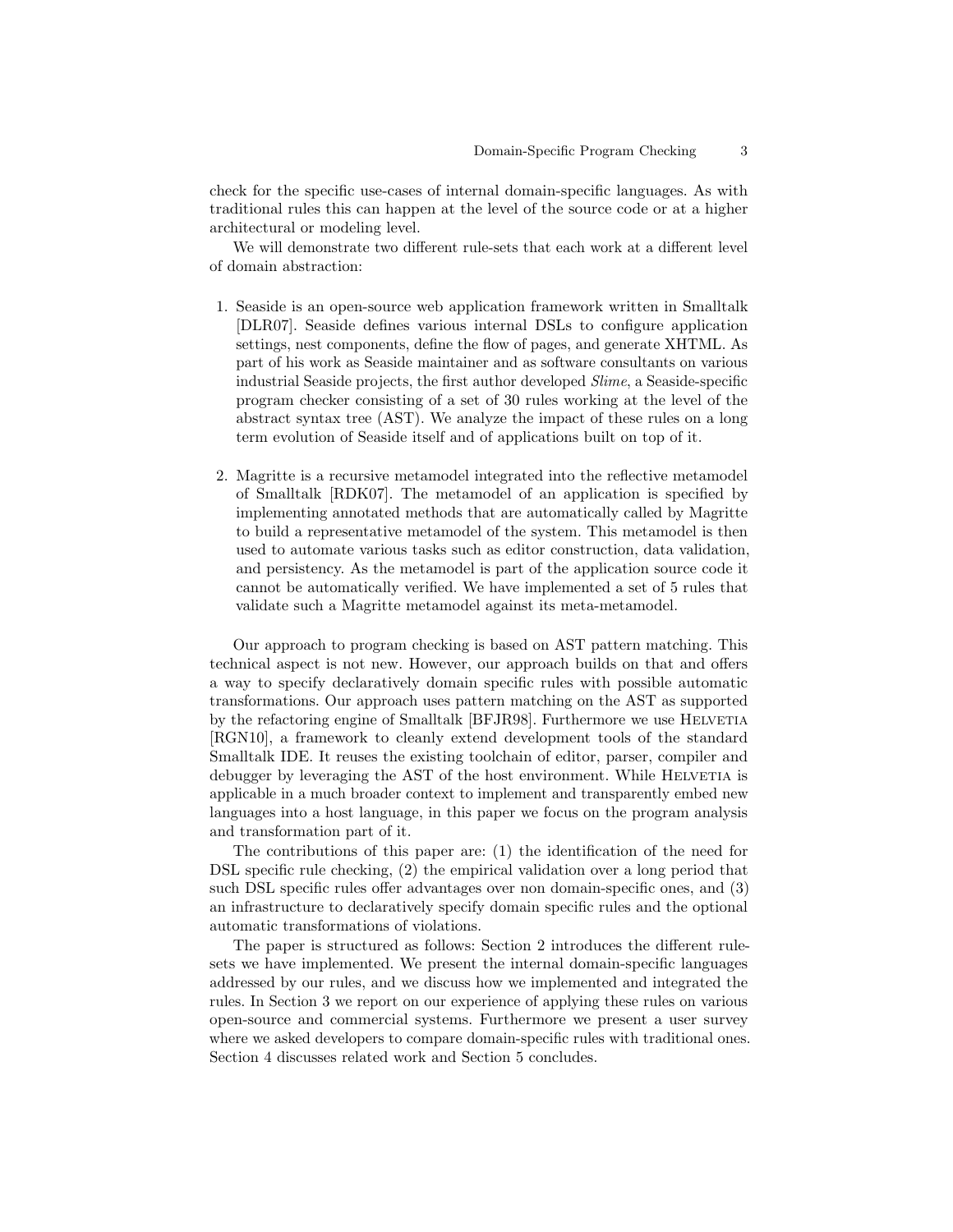4 L. Renggli, S. Ducasse, T. Gˆırba, O. Nierstrasz

### 2 Examples of Domain-Specific Rules

In this section we demonstrate two sets of rules at different levels of abstraction: while the first set of rules (Section 2.1) works directly on the source code of web applications, the second set of rules (Section 2.2) uses a metamodel and validates it against the system. While in both cases the source code is normal Smalltalk, we focus on the domain-specific use of the language in these two contexts.

#### 2.1 Syntactic rules for Seaside

The most prominent use of an internal DSL in Seaside is the generation of HTML. This DSL is built around a stream-like object that understands messages to create different XHTML tags. Furthermore the tag objects understand messages to add the HTML attributes to the generated markup. These attributes are specified using a chain of message sends, known in the Smalltalk jargon as a cascade<sup>4</sup>:

```
1 html div
2 class: 'large';
3 with: count.
4 html anchor
5 callback: [ count := count + 1 ];
6 with: 'increment'.
```
The above code creates the following HTML markup:

```
<div class="large">0</div>
<a src="/?_s=28hVYPUhdMM7mU&1">increment</a>
```
Lines 1–3 are responsible for the generation of the div tag with the CSS class large and the value of the current count as the contents of the tag. Lines 4–6 generate the link with the label increment. The src attribute is provided by Seaside. Clicking the link automatically evaluates the code on line 5 and redisplays the component.

This little language [DK97] for HTML generation is the most prominent use of a DSL in Seaside. It lets developers abstract common HTML patterns into convenient methods rather than pasting the same sequence of tags into templates every time.

As developers and users of Seaside we have observed that while the HTML generation is simple, there are a few common problems that repeatedly appear in the source code of contributors. We have collected these problems and categorized

<sup>4</sup> Readers unfamiliar with the syntax of Smalltalk might want to read the code examples aloud and interpret them as normal sentences: An invocation to a method named method:with:, using two arguments looks like: receiver method: arg1 with: arg2. The semicolon separates cascaded messages that are sent to the same receiver. For example, receiver method1: arg1; method2: arg2 sends the messages method1: and method2: to receiver. Other syntactic elements of Smalltalk are: the dot to separate statements: statement1. statement2; square brackets to denote code blocks or anonymous functions: [ statements ]; and single quotes to delimit strings: 'a string'. The caret  $\hat{ }$  returns the result of the following expression.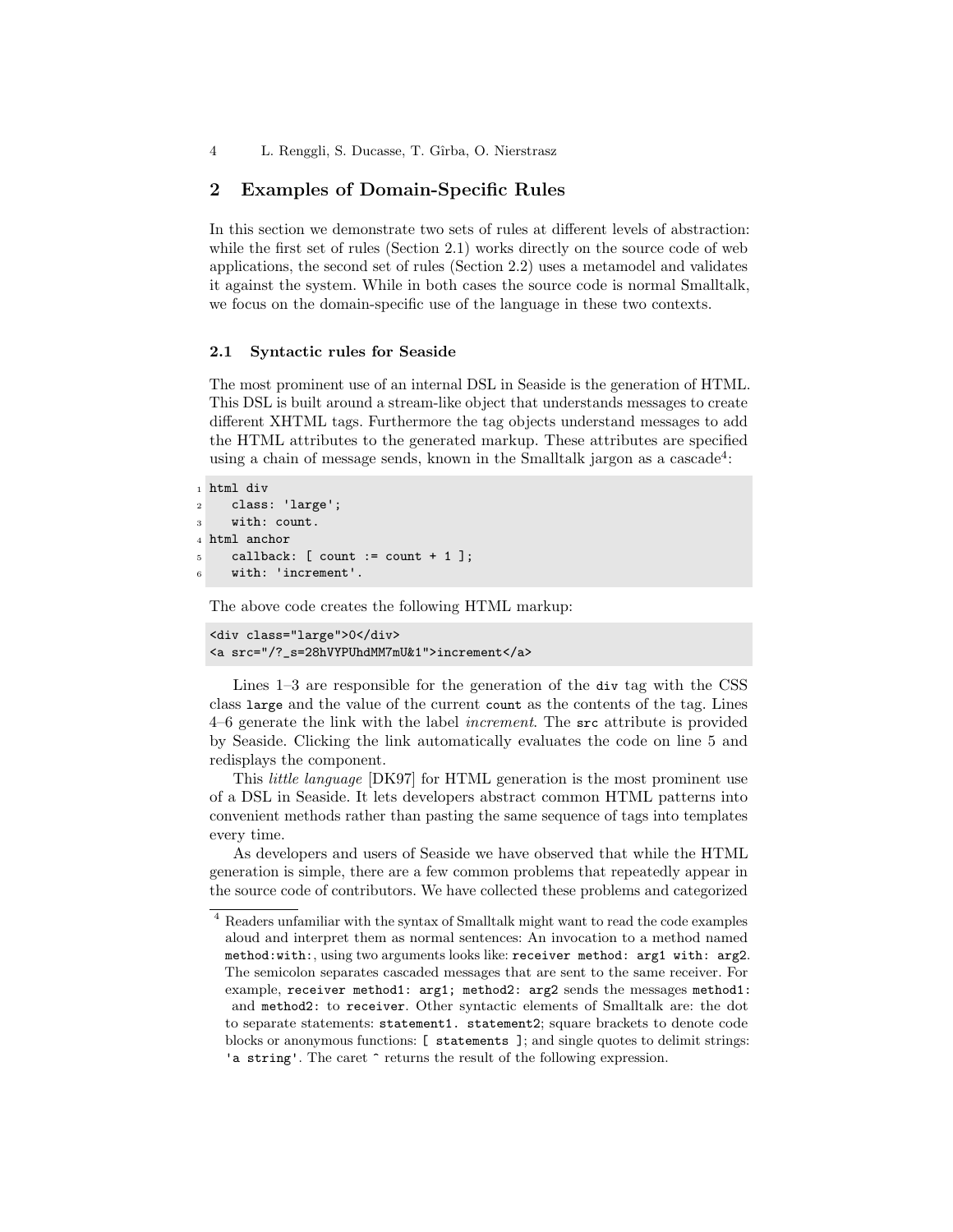them into 4 groups: possible bugs, non-portable code between different Smalltalk platforms/versions, bad style, and suboptimal code. Spotting such problems early in the development cycle can significantly improve the code quality, maintainability and might avoid hard to detect bugs. We offer details for a case from each group.

Possible Bugs. This group of rules detects severe problems that are most certainly serious bugs in the source code:

- The message with: is not last in the cascade,
- Instantiates new component while generating HTML,
- Manually invokes renderContentOn:,
- Uses the wrong output stream,
- Misses call to super implementation,
- Calls functionality not available while generating output, and
- Calls functionality not available within a framework callback.

As an example of such a rule we take a closer look at "The message with: is not last in the cascade". While in most cases it does not matter in which order the attributes of a HTML tag are specified, Seaside requires the contents of a tag be specified last. This allows Seaside to directly stream the tags to the socket, without having to build an intermediate tree of DOM nodes. In the erroneous code below the order is mixed up:

#### html div

with: count; class: 'large'.

One might argue that the design of the DSL could avoid this ordering problem in the first place. However, in the case of Seaside we reuse the existing syntax of the host language and we cannot change and add additional validation into the compiler, otherwise this would not be an internal DSL anymore.

Slime uses a declarative internal DSL to specify its rules. Every rule is implemented as a method in the class SlimeRuleDatabase. HELVETIA automatically collects the result of evaluating these methods to assemble a set of Slime rules. The following code snippet demonstrates the complete code necessary to implement the rule to check whether with: is the last message in the cascade:

```
1 SlimeRuleDatabase>>withHasToBeLastInCascade
2 ^ SlimeRule new
3 label: 'The message with: has to be last in the cascade';
4 search: (ConditionRule new
5 if: [ :context | context isHtmlGeneratingMethod ];
6 then: (TreeRule new
7 search: '`html `message with: ``@arguments';
8 condition: [ :node |
9 node parent isCascade and: [ node isLastMessage not ] ]));
```
Line 2 instantiates the rule object, line 3 assigns a label that appears in the user interface and lines 4–9 define the actual search pattern.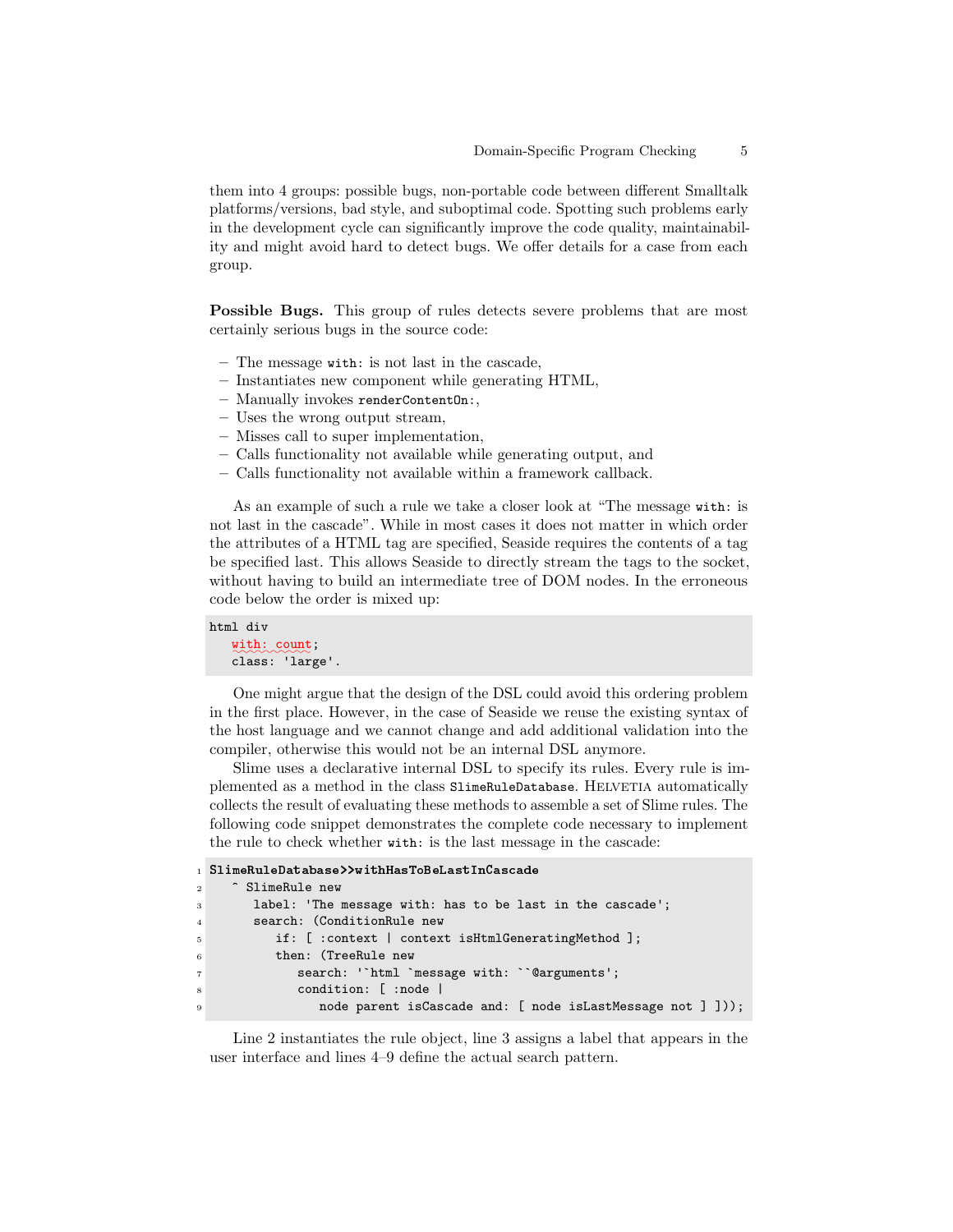The precondition on line 5 asserts statically that the code artifact under test is used by Seaside to generate HTML. The ConditionRule object lets developers scope rules to relevant parts of the software using the reflective API of the host language. This precondition reduces the number of false positives and greatly improves the performance of the rule.

Line 6 instantiates a TreeRule that performs a search on the AST for occurrences of statements that follow the pattern `html `message with: ``@arguments. Search patterns are specified using a string with normal Smalltalk expressions annotated with additional meta-characters. The back-tick ` marks meta-nodes that are not required to match literally but that are variable. Table 1 gives a description of the characters following the initial back-tick.

|           | Char Type | Description                                                    |
|-----------|-----------|----------------------------------------------------------------|
| #         | literal   | Match a literal node like a number, boolean, string, etc.      |
| $\bullet$ |           | statement Match a statement in a sequence node.                |
| Q         | list      | When applied to a variable, match any expression. When applied |
|           |           | to a statement, match a list of statements. When applied to a  |
|           |           | message, match a list of arguments.                            |
| $\ddot{}$ | recurse   | When a match is found recurse into the matched node.           |

Table 1. Meta-characters for parse-tree pattern matching.

In our example it does not matter how the variable 'html, the message `message: and the arguments ``@arguments are exactly named. Furthermore, ``@arguments is an arbitrary expression that is recursively searched. If a match is found, the AST node is passed into the closure on lines 8 and 9 to verify that the matched node is not the last one of the cascade.

When the Slime rules are evaluated by HELVETIA the matching AST nodes are automatically collected. Interested tools can query for these matches and reflect on their type and location in the code. The "Code Browser" depicted in Figure 2 highlights occurrences while editing code. Reporting tools can count, group and sort the issues according to severity. A more detailed description of the HELVETIA rule engine can be found in our related work [RGN10].

Many of the detected problems can be automatically fixed. Providing an automatic refactoring for the above rule is a matter of adding a transformation specification:

| 10 | replace: [ :node  |
|----|-------------------|
| 11 | node cascade      |
| 12 | remove: node;     |
| 13 | $addLast: node$ . |

Lines 12 and 13 remove the matched node from the cascade and add it back to the end of the sequence. After applying the transformation HELVETIA automatically re-runs the search, to ensure that the transformation actually resolves the problem.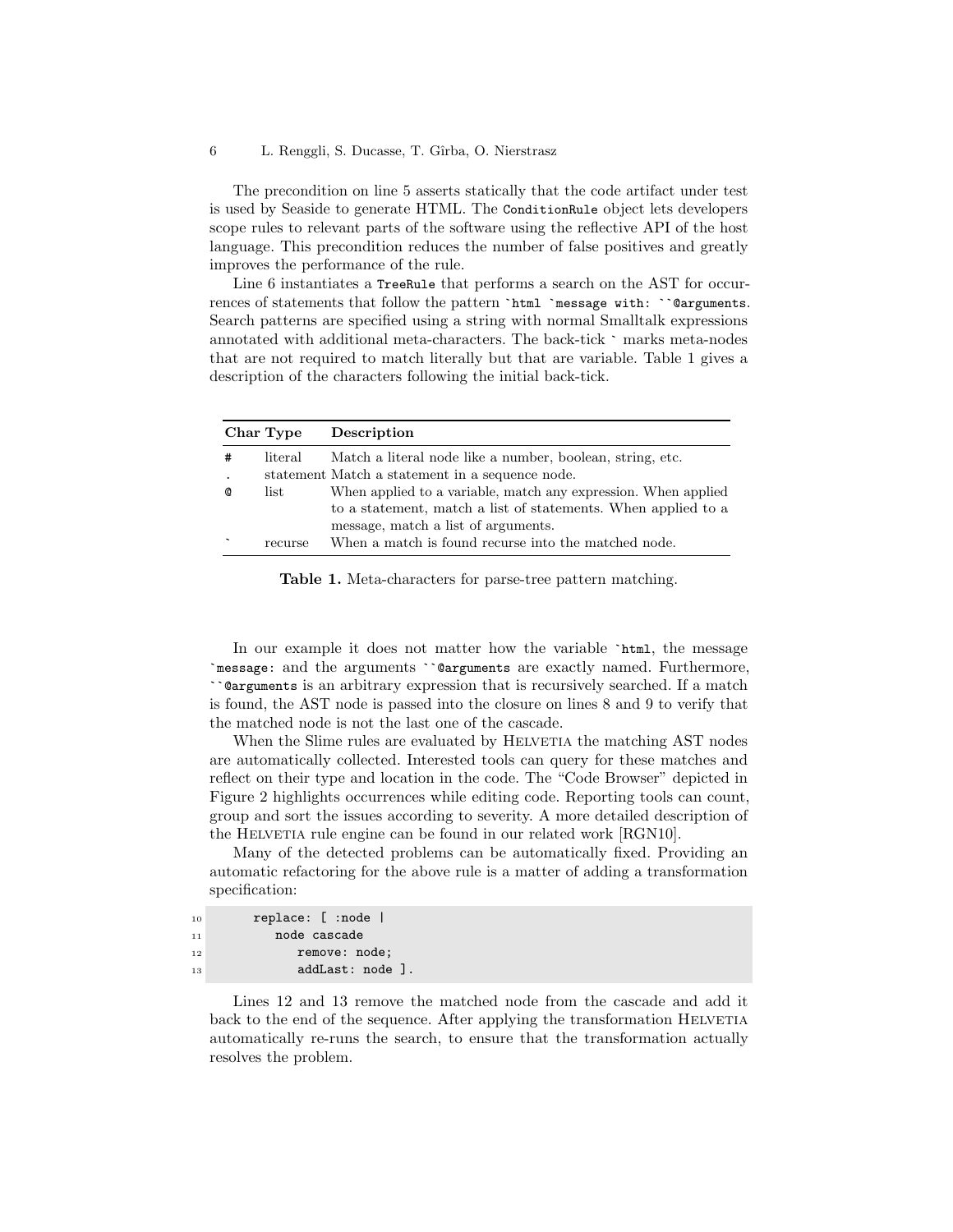

Fig. 2. Integration of domain-specific rules into the "Code Browser".

Again the tools from the IDE automatically offer the possibility to trigger such an automatic transformation. For example, when a developer right-clicks on a Slime issue in the "Code Browser" a confirmation dialog with a preview is presented before the transformation is applied. Furthermore it is possible to ignore and mark false positives, so that they do not show up again.

Bad style. These rules detect some less severe problems that might pose maintainability problems in the future but that do not cause immediate bugs. An example of such a rule is "Extract callback code to separate method". In the example below the rule proposes to extract the code within the callback into a separate method. This ensures that code related to controller functionality is kept separate from the view.

```
html anchor
    callback: [
        (self_confirm: 'Really_increment?')
            \text{ifTrue:} \left[\text{count} : \text{count} + 1 \right] ];
    with: 'increment'.
```
Other rules in this category include:

- Use of deprecated API, and
- Non-standard object initialization.

The implementation of these rules is similar to the one demonstrated in the previous section on "possible bugs".

Suboptimal Code. This set of rules suggests optimizations that can be applied to code without changing its behavior. For example, the following code triggers the rule "Unnecessary block passed to brush":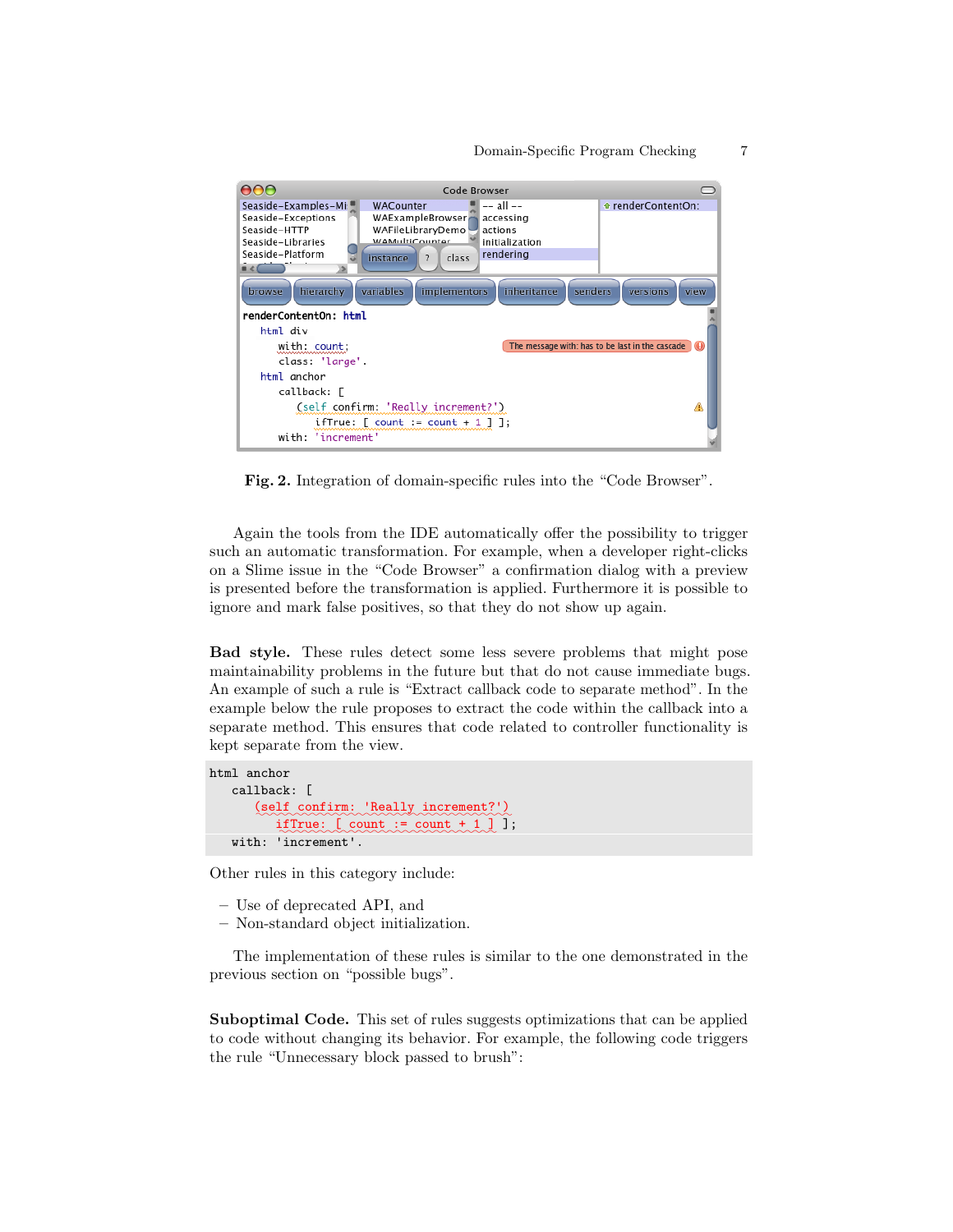8 L. Renggli, S. Ducasse, T. Gîrba, O. Nierstrasz

html div with: [ html text: count ]

The code could be rewritten as follows, but this triggers the rule "Unnecessary  $\#$ with: sent to brush":

html div with: count

This in turn can be rewritten to the following code which is equivalent to the first version, but much shorter and more efficient as no block closure is activated:

html div: count

Non-Portable Code. While this set of rules is less important for application code, it is essential for the Seaside code base itself. The framework runs without modification on 7 different platforms (Pharo Smalltalk, Squeak Smalltalk, Cincom Smalltalk, GemStone Smalltalk, VA Smalltalk, GNU Smalltalk and Dolphin Smalltalk), which slightly differ in both the syntax and the libraries they support. To avoid that contributors using a specific platform accidentally submit code that only works on their platform we have added a number of rules that check for compatibility:

- Invalid object initialization,
- Uses curly brace arrays,
- Uses literal byte arrays,
- Uses method annotations,
- Uses non-portable class,
- Uses non-portable message,
- ANSI booleans,
- ANSI collections,
- ANSI conditionals,
- ANSI convertor,
- ANSI exceptions, and
- ANSI streams.

Code like count asString might not run on all platforms identically, as the convertor method asString is not part of the common protocol. Thus, if the code is run on a platform that does not implement asString the code might break or produce unexpected results.

The implementation and the automatic refactoring for this issue is particularly simple:

```
1 SlimeRuleDatabase>>nonPortableMessage
2 <sup>2</sup> SlimeRule new
3 label: 'Uses non-portable message';
4 search: '``@obj asString' replace: '``@obj seasideString';
       5 search: '``@obj asInteger' replace: '``@obj seasideInteger'
```
Again the rule is defined in the class SlimeRuleDatabase. It consists of two matching patterns (line 4 and 5 respectively) and their associated transformation, so code like count asString will be transformed to count seasideString.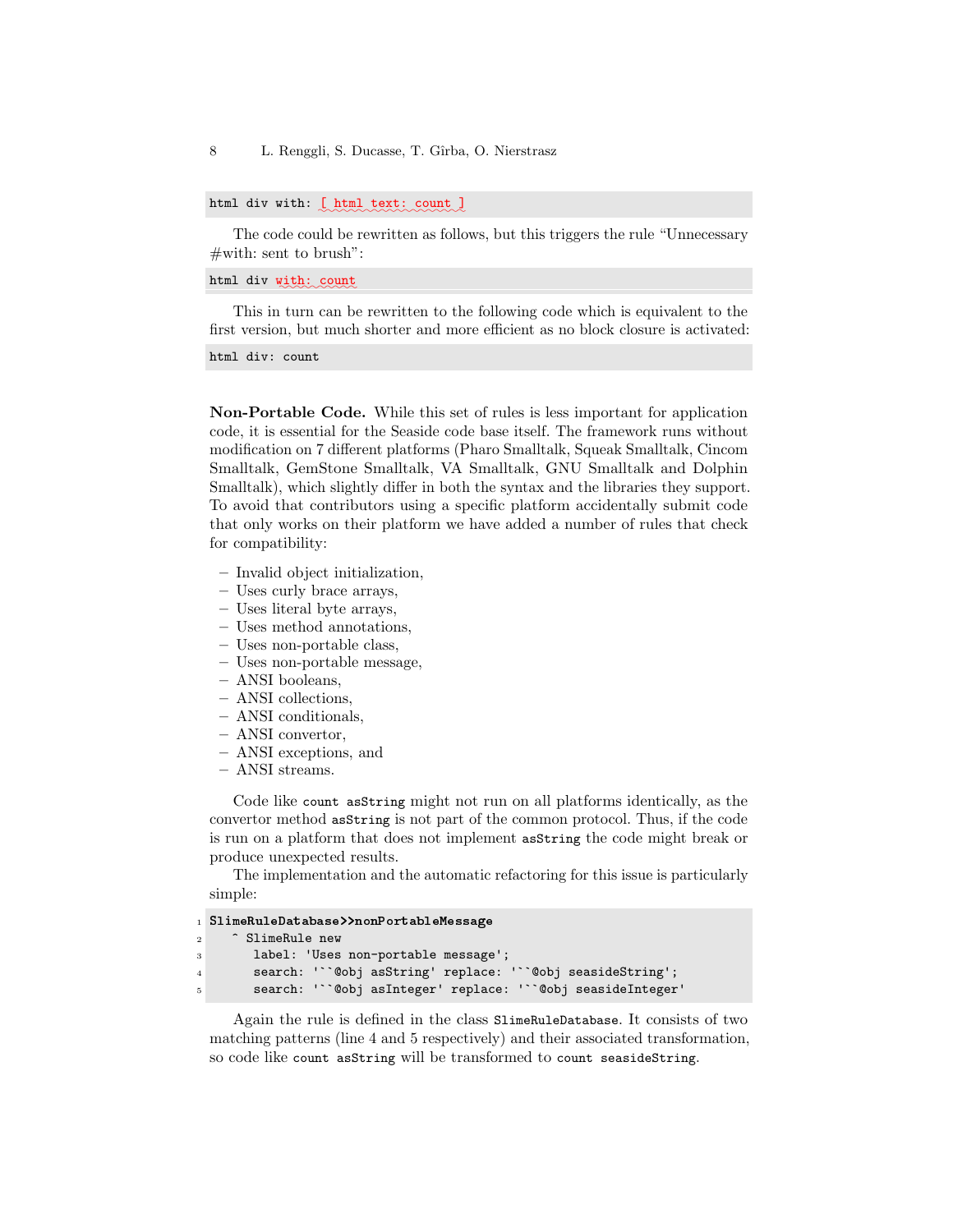#### 2.2 Magritte — code checking with a metamodel

Constraint checking is not a new domain. Classic approaches rely on constraints that are specified by the analyst [MKPW06,MNS95,KS03] and that are checked against the actual application code. In this case these rules are external to the execution of the program. Model-driven designs often rely on a metamodel to add more semantics to the code by providing transformations that are either statically (via code generation) or dynamically interpreted. These metamodels come with a set of constraints that can also be used for checking the program.

Magritte is a metamodel that is used to automate various tasks such as editor building, data validation and persistency [RDK07]. In this section we detail its use and the rules that can be derived from the constraints it imposes.



Fig. 3. The domain object Person with its Magritte meta-description.

On the left side of Figure 3 we see a simple domain class called Person with two attributes. To meta-describe a class with Magritte we need corresponding description instances. These description instances are either defined in the sourcecode or dynamically at run-time. The following code shows an example of how we could describe the attribute username in the class Person:

```
1 Person class>>usernameDescription
2 <description>
3 <sup>2</sup> StringDescription new
4 accessor: #username;
5 label: 'Username';
6 beRequired;
7 yourself
```
The method returns an attribute description of the type string (line 3), that can be accessed through the method #username (line 4), that has the label ' Username' (line 5), and that is a required property (line 6). The annotation (line 2) lets Magritte know that calling the method returns a description of the receiver. Several such description methods build the metamodel of the Person class as visualized with the association from Person to Description in Figure 3.

Descriptions are interpreted by different services, such as form builders or persistency mappers. For example, a simple renderer that prints the label and the current values would look like this: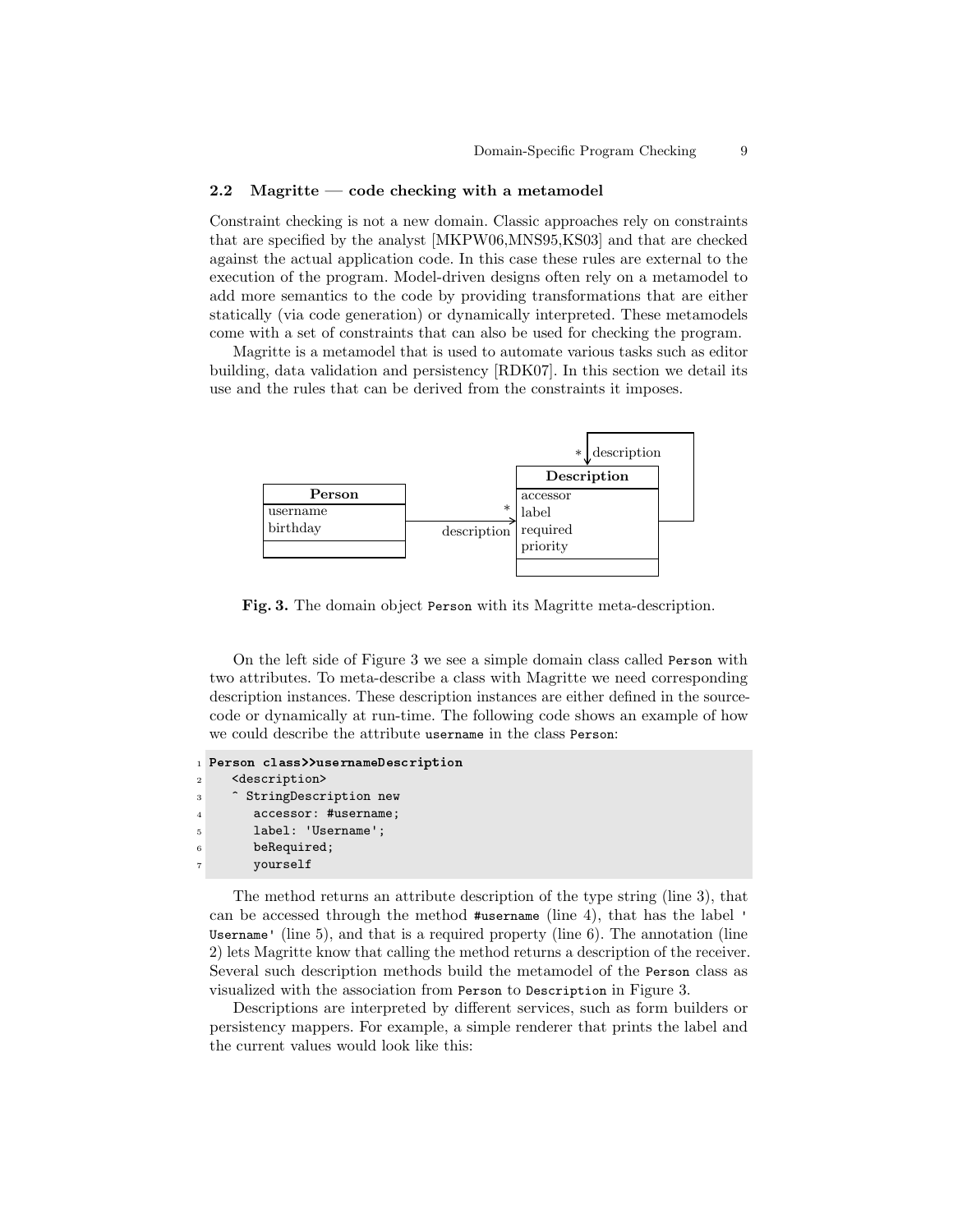10 L. Renggli, S. Ducasse, T. Gˆırba, O. Nierstrasz

```
1 aPerson description do: [ :desc |
2 aStream
3 nextPutAll: (desc label);
4 nextPutAll: ': ';
5 nextPutAll: (desc toString: (desc accessor readFrom: aPerson));
6 cr 1
```
First, given an aPerson instance, we ask it for its description and we iterate over its individual attribute descriptions (line 1). Within the loop, we print the label (line 3), we ask the accessor of the description to return the associated attributes from aPerson and we transform this value to a string (line 5), so that it can be appended to the output.

We have defined five rules that check for conformance of the source code with the Magritte metamodel. The first two are defined and implemented externally to the Magritte engine:

1. Description Naming. The definitions of the attribute descriptions should relate to the accessor they describe. In our example the accessor is username and the method that defines the description is called usernameDescription. While this is not a strict requirement, it is considered good style and makes the code easier to read. The implementation points out places where this practice is neglected.

2. Missing Description. Sometimes developers fail to completely describe their classes. This rule checks all described classes of the system and compares them with the metamodel. Instance variables and accessor methods that miss a corresponding description method are reported.

The remaining three rules rely completely on the constraints already imposed by the runtime of Magritte:

3. Description Priorities. In Magritte attribute descriptions can have priorities. This is useful to have a deterministic order when elements are displayed in a user interface. This rule verifies that if a description is used to build user-interfaces then it should have valid priorities assigned to all its attribute descriptions. This rule makes use of the metamodel as well as the reflective system to detect the places where the descriptions are used.

4. Accessor Definition. The Magritte metamodel uses accessor objects to specify how the data in the model can be read and written. This rule iterates over the complete metamodel and checks the accessor object of every description against the code it is supposed to work on. The implementation of the rule is straight forward as it merely delegates to aDescription instance the aClass under scrutiny:

aDescription accessor canReadFromInstancesOf: aClass. aDescription accessor canWriteToInstancesOf: aClass.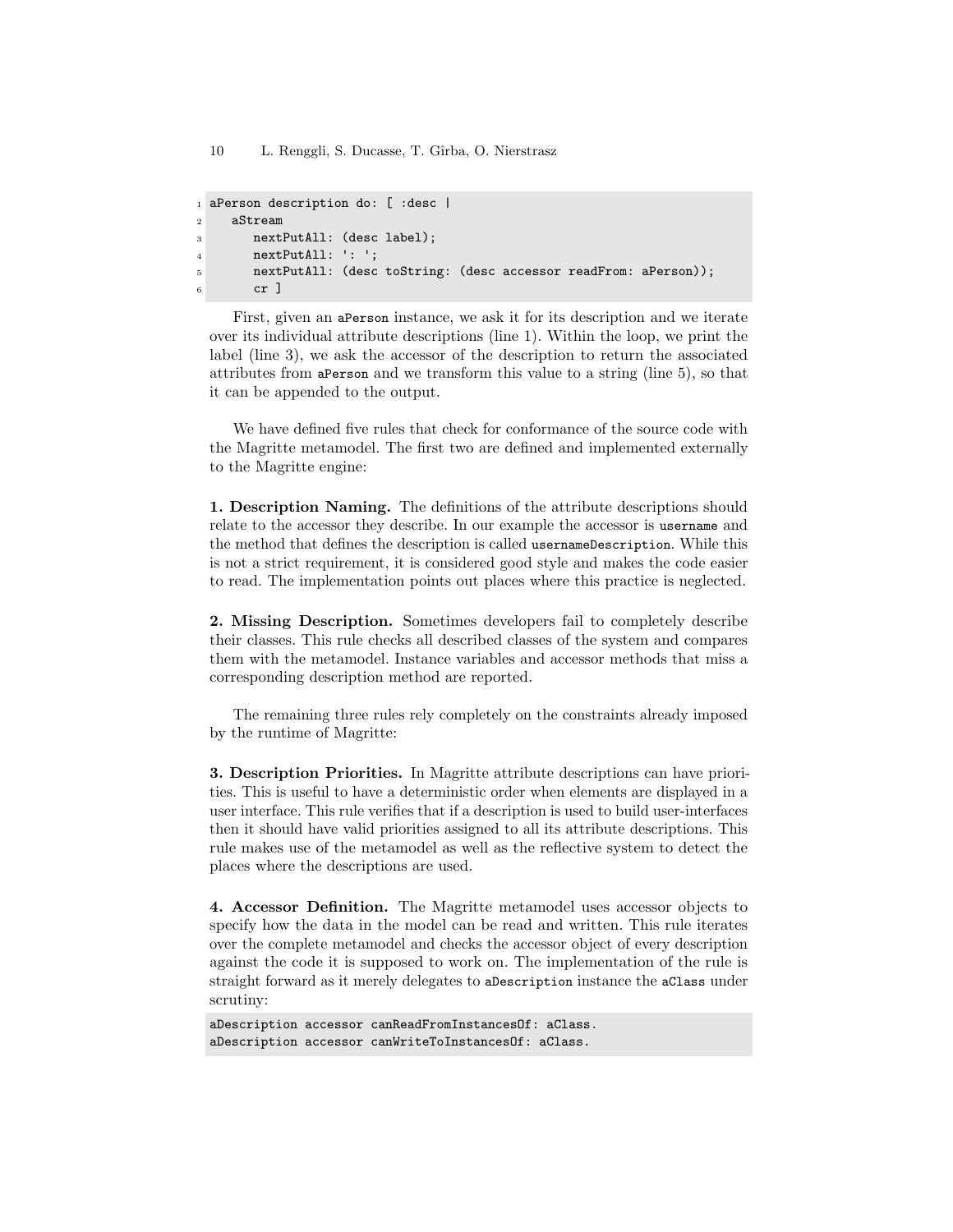5. Description Definition. This rule checks if the specified metamodel can be properly instantiated and, if so, it validates the metamodel against its metametamodel. Magritte allows one to check any model against its metamodel, so we can validate aPerson against its metamodel:

#### aPerson description validate: aPerson

Magritte is described in itself, as depicted in Figure 3. Therefore we can use the meta-metamodel to validate the metamodel in the same way:

```
aDescription description validate: aDescription
```
The above code validates aDescription against the description of itself. In case of problems they are recorded by the program checker. In fact this rule is the most powerful of all rules presented here, because it can detect various kinds of different problems in the metamodel, yet it is extremely simple in the implementation as all the functionality is already present in Magritte.

We have developed a similar set of rules for FAME [KV08], a metamodeling library that is independent of the host language and that keeps the metamodels accessible and adaptable at runtime.

### 3 Case Studies

In this section we present three case studies: In the first two we apply Slime rules to control the code quality. The first one is Seaside itself (Section 3.1). The second one is a commercial application based on Seaside (Section 3.2). We analyze several versions of these systems and we compare the results with the number of issues detected by traditional lint rules. Then we present a survey we ran with Seaside developers concerning their experience with using Slime (Section 3.3). In the third case study we apply the Magritte rules on a large collection of open-source code (Section 3.4) and demonstrate some common issues that remained unnoticed in the code.

#### 3.1 Seaside

Figure 4 depicts the average number of issues over various versions of Seaside. The blue line shows the number of standard smells per class (Lint), while the orange line shows the number of domain-specific smells per class (Slime). To give a feeling how the size of the code base changes in time, we also display the number of lines of code (LOC) below.

In both cases we observe a significant improvement in code quality between versions 2.7 and 2.8. At the time major parts of Seaside were refactored or rewritten to increase portability and extensibility of the code base. No changes are visible for the various 2.8 releases. Code quality as measured by the program checkers and lines of code remained constant over time.

Starting with Seaside 2.9a1 Slime was introduced in the development process. While the quality as measured by the traditional lint rules remained constant,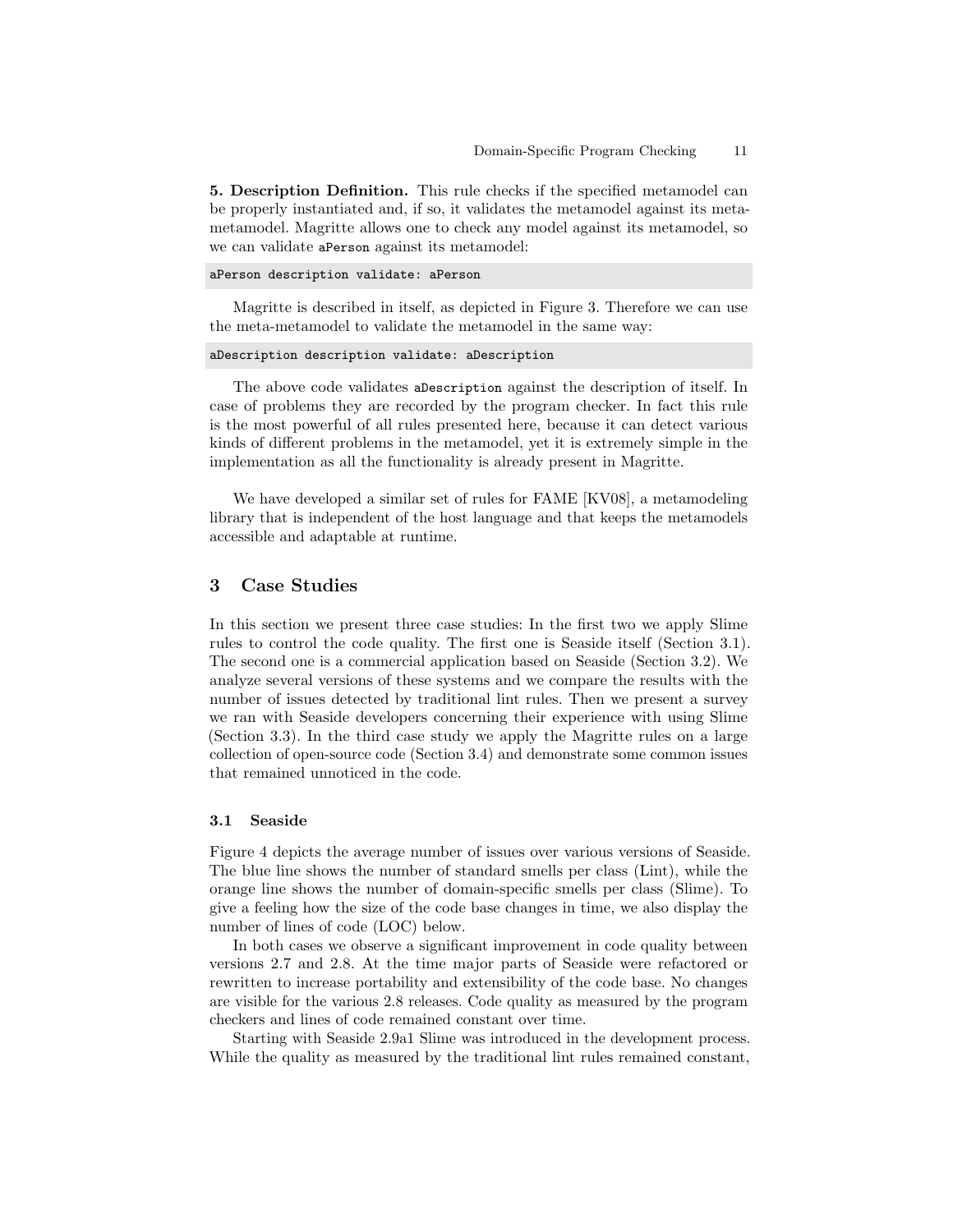

Fig. 4. Average number of Lint and Slime issues per class (above) and lines of code (below) in released Seaside versions.

guiding development by the Slime rules significantly improved the quality of the domain-specific code. This particular period shows the value in domain-specific program checking. While the Seaside code base grew significantly, the number of Slime rules could be reduced to almost zero.

Feedback we got from early adopters of Seaside 2.9 confirms that the quality of the code is notably better. Especially the portability between different Smalltalk dialects has improved. The code typically compiles and passes the tests on all platforms even-though it comes from the shared code repository.

An interesting observation is that even if the Slime smells are reduced and the quality of the code improves, the standard Lint rules continue to report a rather constant proportion of problems. This is due to the fact that the generic Lint rules address the wrong level and produce too many false positives.

We further evaluated the number of *false positives* of the remaining open issues in the last analyzed version of Seaside by manually verifying the reported issues: this is 67% (940 false positives out of 1403 issues reported) in the case of Lint, and 24% (12 false positives out of 51 issues reported) in the case of Slime. This demonstrates, that applying dedicated rules provides a better report on the quality of the software than when using the generic rules.

Due to the dynamic nature of Smalltalk and its lack of static type information it seems to be hard to further improve the quality of Slime rules. We however do see potential in future work to reduce the number of false positives by using static [PMW09] and dynamic [DGN07] type analysis.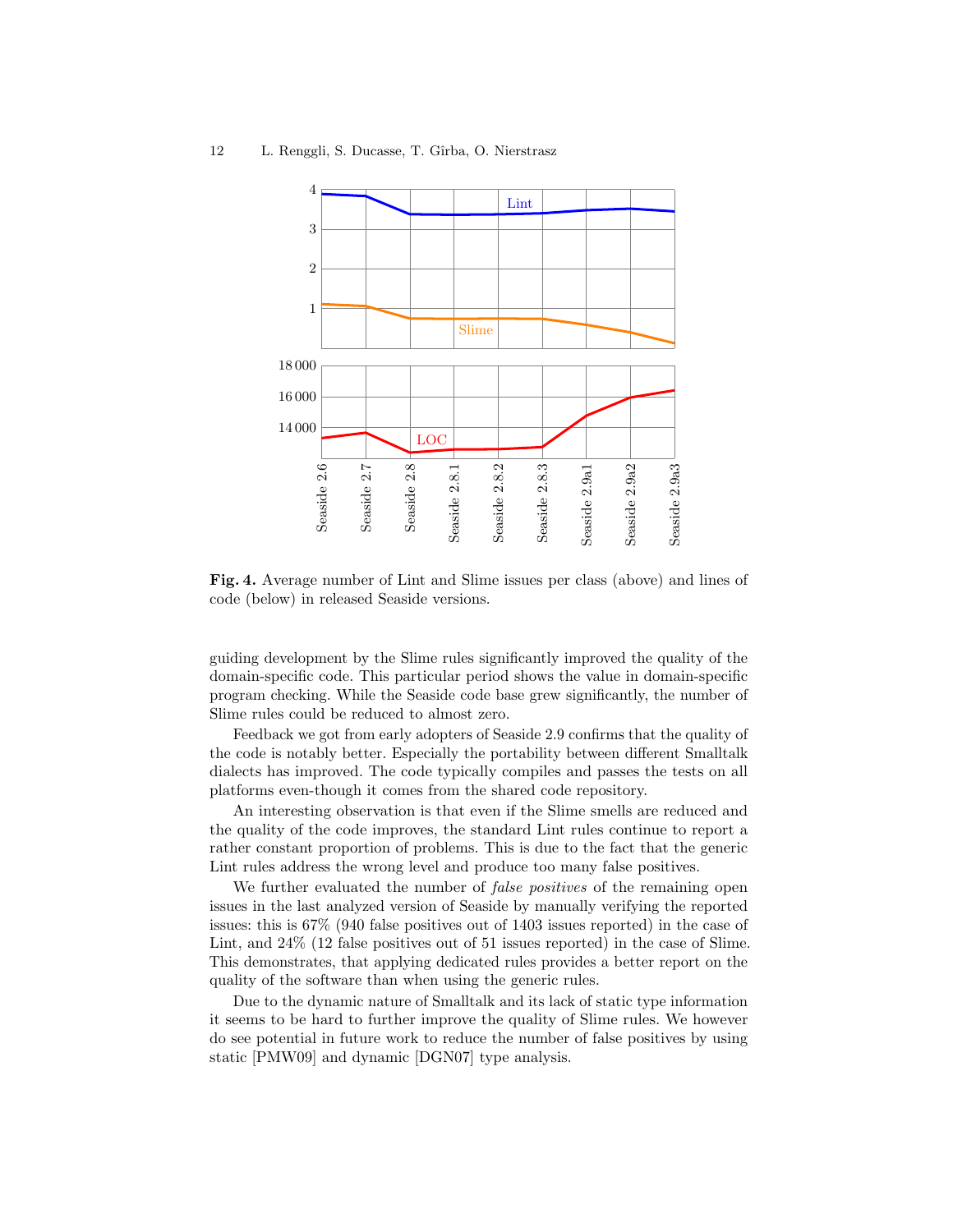

#### 3.2 Cmsbox

Fig. 5. Average number of Lint and Slime issues per class (above) and lines of code (below) in 220 subsequent development versions of the Cmsbox.

The Cmsbox<sup>5</sup> is a commercial web content management system written in Seaside. Figure 5 depicts the development of the system over three years. We are external to the development. The company gave us access to their code, but we could not correlate with their internal quality model and bug reports. Still we could deduce some interesting points: We ran the same set of Lint and Slime tests on every fifth version committed, for a total of 220 distinct versions analyzed. The number of lines of code are displayed below, though the absolute numbers have been removed to anonymize the data.

In the beginning we observe a rapid increase of detected issues. This is during the initial development phase of the project where a lot of code was added in a relatively short time. Presumably the violation of standard rules was not a concern for the developers. By contrast the number of Slime issues remained low and showed only gradual increase by comparison. This is a really interesting difference. Since the Slime rules tackle the development of the web interface which was the key part of the development effort, the result shows the benefit of using domain-specific code checking: developers focus more on domain-specific issues, rather than the general issues that can typically be resolved much more easily.

<sup>5</sup> <http://www.cmsbox.com/>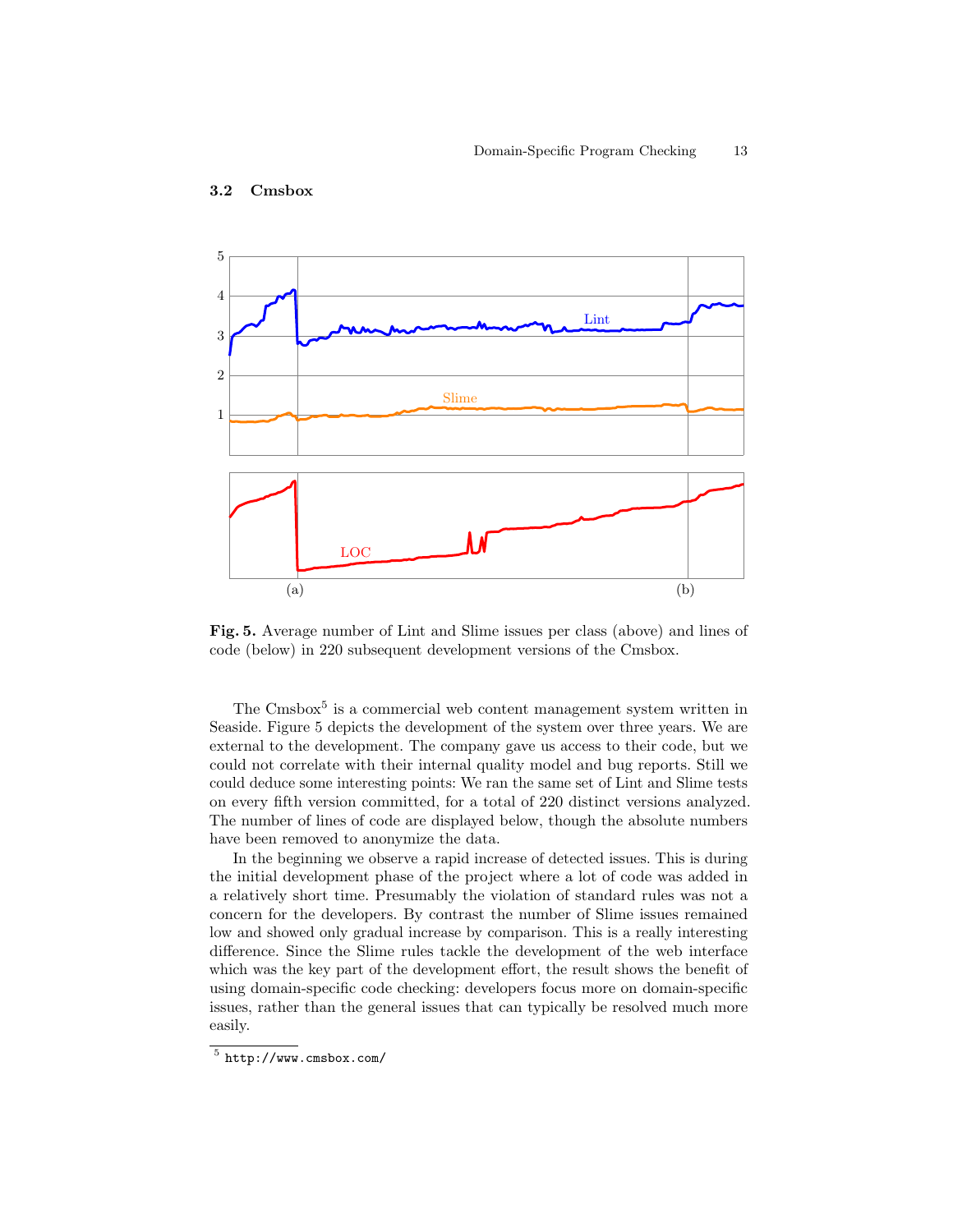#### 14 L. Renggli, S. Ducasse, T. Gˆırba, O. Nierstrasz

The abrupt drop of lint (and to some smaller extent also Slime) issues at point (a) can be explained by the removal of a big chunk of experimental or prototypical code no longer in use. Between versions (a) and (b) the code size grew more slowly, and the code quality remained relatively stable. It is worth noting that the size of the code base grew gradually, but at the same time the proportion of Slime issues stayed constant.

During the complete development of the Cmsbox the standard Lint rules were run as part of the daily builds. This explains why the average number of issues per class is lower than in the case of Seaside. At point (b) Slime rules were added and run with every build process. This accounts for the drop of Slime issues. A new development effort after (b) caused an increasing number of Lint issues. Again it is interesting to see that the better targeted Slime rules remained stable compared to the traditional ones.

Contrary to the case study with Seaside, the Slime issues do not disappear completely. On the one hand this has to do with the fact that the software is not supposed to run on different platforms, thus the rules that check for conformity on that level were not considered by the development team. On the other hand, as this is typical in an industrial setup, the developers were not able to spend a significant amount of time on the issues that were harder to fix and that did not cause immediate problems.

#### 3.3 User Survey

We performed a user study where we asked Seaside developers to complete a survey on their Lint and Slime usage. 23 experienced Seaside developers independent from us answered our questionnaire. First, we asked them to state their use of program checkers:

- 1. How often do you use Slime on your Seaside code? 4 daily, 4 weekly, 8 monthly, and  $\gamma$  never.
- 2. How often do you use standard code critics on your Seaside code? 3 daily, 5 weekly, 7 monthly, and 8 never.

On all answers, 16 developers (70%) are using Slime on a regular basis. We asked these developers to give their level of agreement or disagreement on the five-point Likert scale to the following statements:

- 3. Slime helps me to write better Seaside code: 11 agree, and 5 strongly agree.
- 4. Slime is more useful than standard code critics to find problems in Seaside code: 5 neither agree nor disagree, 8 agree, and 3 strongly agree.
- 5. Slime does not produce useful results, it mostly points out code that I don't consider bad: 3 strongly disagree, 10 disagree, and 3 neither agree nor disagree.

To summarize, all developers that use Slime on a regular basis found it useful. 69% of the developers stated that Slime produces more useful results than the standard program checkers, the other 31% could not see a difference. 81% of the developers stated that Slime produces relevant results that help them to detect critical problems in their application.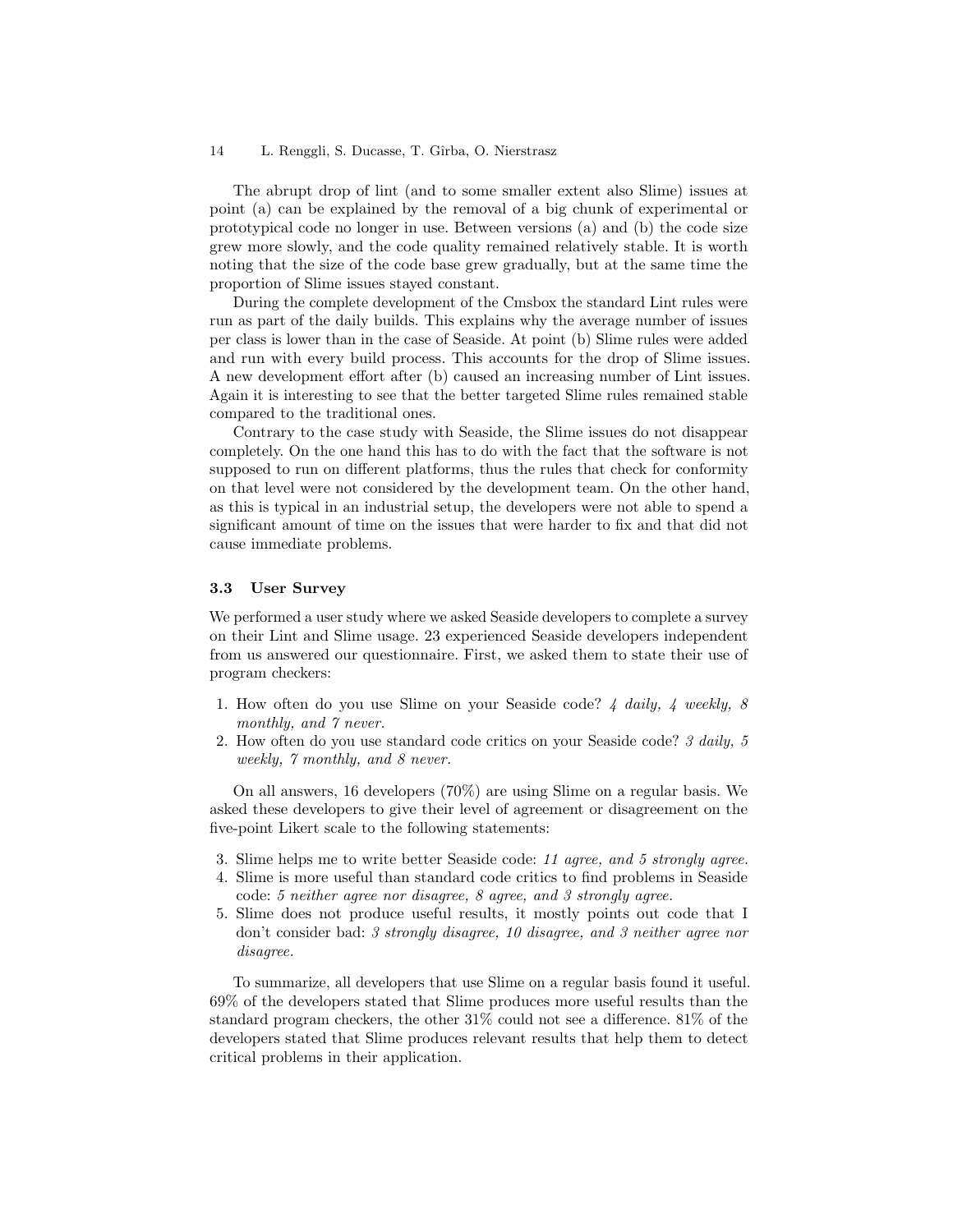We see our thesis confirmed in the two case studies and the user survey: While the general purpose Lint rules are definitely useful to be applied to any code base, they are not effective enough when used on domain-specific code. Using dedicated rules decreases the number of false positives and gives more relevant information on how to avoid bugs and improve the source code.

#### 3.4 Magritte

In our third case study we ran the Magritte rules on a large collection of open-source code. This includes  $Pier^6$ , an application and content management system; SqueakSource, a source code management system; Conrad, a conference management system; CiteZen, a bibliography toolkit; CouchDB, a database implementation, and a large number of smaller projects that are publicly available.

In total we analyzed 70 768 lines of code in 12 305 methods belonging to 1 198 classes. 307 of these classes had Magritte meta-descriptions attached, where we found a total number of 516 Magritte related issues as listed in Table 2.

| <b>Magritte Rule</b>          | <b>Issues</b> |
|-------------------------------|---------------|
| Description Naming            | 37            |
| Description Definition        | 78            |
| <b>Description Priorities</b> | 113           |
| Accessor Definition           | 120           |
| Missing Description           | 168           |

Table 2. Number of issues in meta-described open-source code.

The most commonly observed problem is missing descriptions. While this is not necessarily a bug, it shows that some authors did not completely describe their domain objects. That can either happen intentionally, because they wanted to avoid the use of Magritte in certain parts of their application, or it can happen unintentionally when they forgot to update the metamodel as they added new functionality. This rule is thus helpful when reviewing code, as it identifies code that is not properly integrated with the meta-framework.

We observed also a significant number of errors in the *description definitions*. This happens when the defined metamodel does not validate against the metametamodel, which can be considered a serious bug. For example, we found the following description with two problems in the Pier Blog plugin:

 $^6$  <http://www.piercms.com/>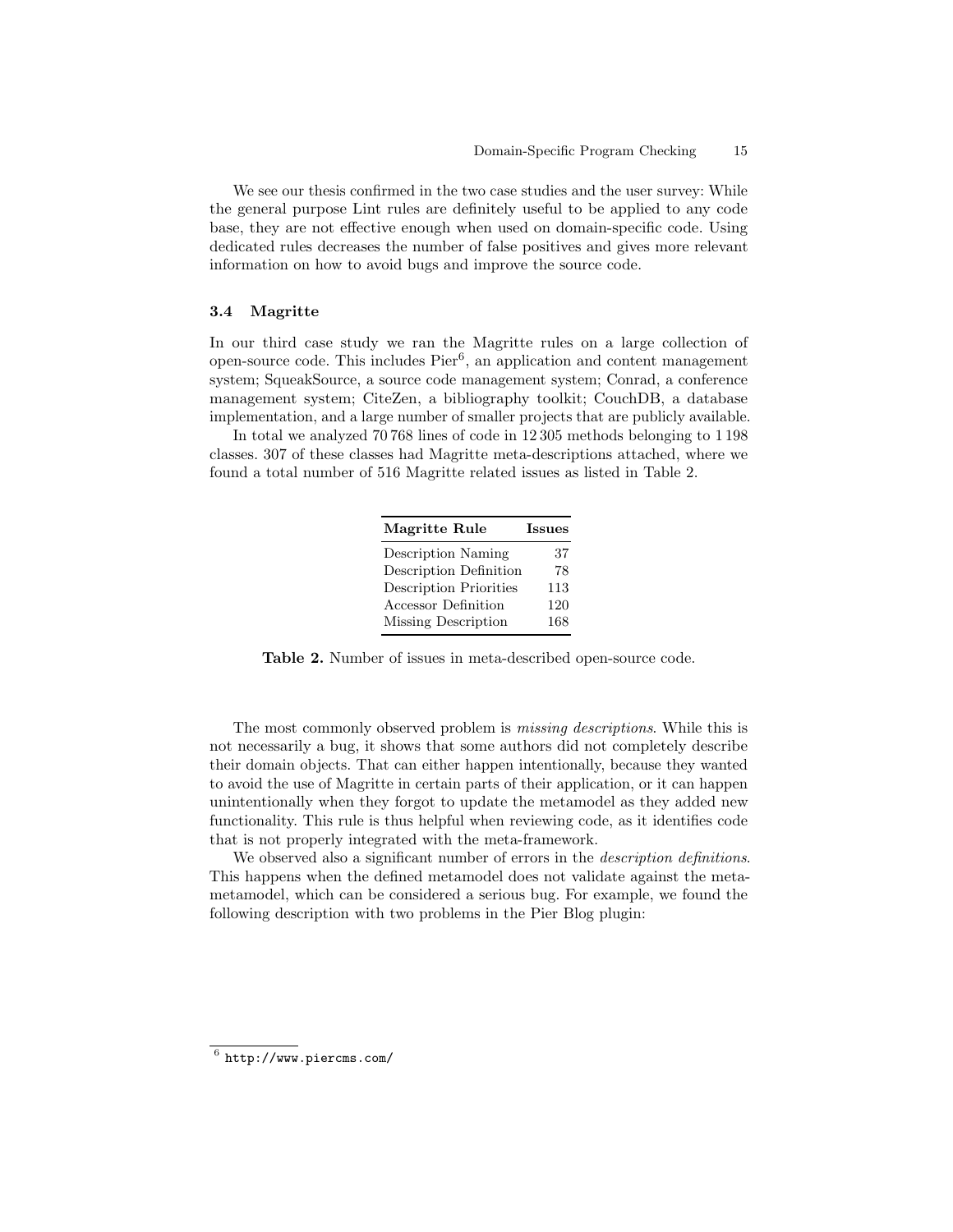```
1 Blog>>descriptionItemCount
2 ^ IntegerDescription new
3 label: 'Item Count';
4 accessor: #itemCount;
\qquad \qquad \mathbf{default:}\ \ \ \mathbf{0};6 bePositive;
7 yourself
```
The first problem is that the description has no label, a required value in the meta-metamodel. The rule automatically suggests a refactoring (line 3) to add the missing label based on the name of the accessor. The second problem is the default value 0 (line 5), which does not satisfy the condition bePositive of the description itself (line 6).

From our positive experience with the Slime rules on the Seaside code-base, we expect a significant improvement of code quality in the realm of Magritte as these rules get adopted by the community. It is important to always keep the model and metamodel in a consistent state, which considerably improves the quality and stability of the code. With a few simple rules we can detect and fix numerous problems in the metamodel definition.

# 4 Related Work

There is a wide variety of tools available to find bugs and check for style issues. Rutar et al. give a good comparison of five bug finding tools for Java [RAF04].

PMD is a program checker that comes with a large collection of different rulesets. Recent releases also included special rules to check for portability with the Android platform and common Java technologies such as J2EE, JSP, JUnit, etc. As such, PMD provides some domain-specific rule-sets and encourages developers to create new ones. In PMD, rules are expressed either as XPath queries or using Java code. In either case PMD provides a proprietary AST that is problematic to keep in sync with the latest Java releases. Furthermore reflective information that goes beyond a single file is not available. This is important when rules require more information on the context, such as the code defined in sub- and superclasses.

 $JavaCOP$  [ANMM06] is a pluggable type system for Java. JavaCop implements a declarative, rule-based language that works on the typed AST of the standard Sun Java compiler. As the rules are performed as part of the compilation process, JavaCOP can only reflect within the active compilation unit, this being a limitation of the Java compiler. While the framework is targeted towards customizable type systems, the authors present various examples where JavaCOP is used for domain-specific program checking. There is currently no integration with Java IDEs and no possibility to automatically refactor code.

Other tools such as FindBugs [HP04] perform their analysis on bytecode. This has the advantage of being fast, but it requires that the code compile and it completely fails to take into account the abstractions of the host language. Writing new rules is consequently very difficult (the developer needs to know how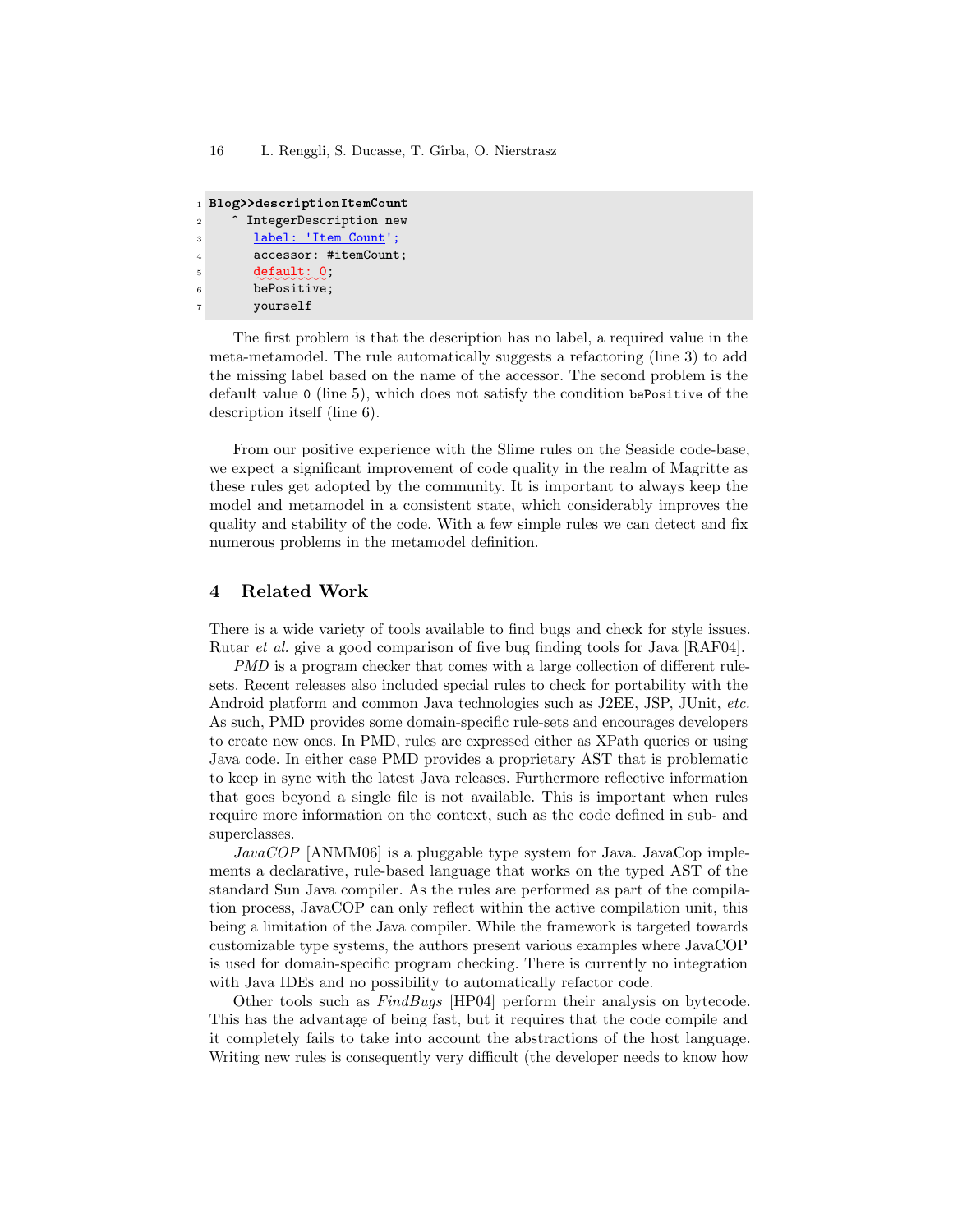language constructs are represented as bytecode), and targeting internal DLSs is hardly possible.

The Smalltalk Refactoring Browser [RBJ97] comes with over a hundred lint rules targeting common bugs and code smells in Smalltalk. While these rules perform well on traditional Smalltalk code, there is an increasing number of false positives when applied to domain-specific code. HELVETIA and the domainspecific rules we presented in this paper are built on top of the same infrastructure. This provides us with excellent tools for introspection and intercession of the AST in the host system, and keeps us from needing to build our own proprietary tools to parse, query and transform source code. HELVETIA adds a high-level rule system to declaratively compose the rules, and to scope and integrate them into the existing development tools.

High-level abstractions can be recovered from the structural model of the code. Intensional Views document structural regularities in source code and check for conformance against various versions of the system [MKPW06]. Software reflexion models [MNS95,KS03] extract high-level models from the source code and compare them with models the developer has specified. ArchJava [ACN02] is a language extension to Java that allows developers to encode architectural constraints directly into the source code. The constraints are checked at compiletime. Our approach does not use a special code model or architecture language to define the constraints. Instead our program checkers work with the standard code representation of the host language and make use of existing meta-frameworks such as Magritte or FAME. Furthermore our program checker is directly integrated with the development tools.

### 5 Conclusion

Our case studies revealed that rules that are targeted at a particular problem domain usually performed better and caused fewer false positives than general purpose lint rules. While more evidence is needed, these initial case studies do point out the benefits of using rules dedicated to domain-specific code over using generic ones.

As we need to accommodate new domain-specific code, the ability to add new dedicated rules is crucial. While we have demonstrated various program checking rules in the context of Seaside and Magritte, we argue that any library that uses domain-specific abstractions should come with a set of dedicated rules. Adding domain-specific rules is straightforward. Using the HELVETIA framework it is possible to declaratively specify new rules and closely integrate them with the host environment. Rules are scoped to certain parts of the system using the reflective API of the host language. The existing infrastructure of the refactoring tools helped us to efficiently perform searches and transformations on the AST nodes of host system. This is the same low-level infrastructure used by the standard lint rules.

Furthermore we have shown that domain-specific rules need to be applied at different levels of abstraction. This can happen at the level of source code, as in the example of Slime; or it can focus more on model checking, where generic rules use a metamodel and the system to validate conformance, as we have shown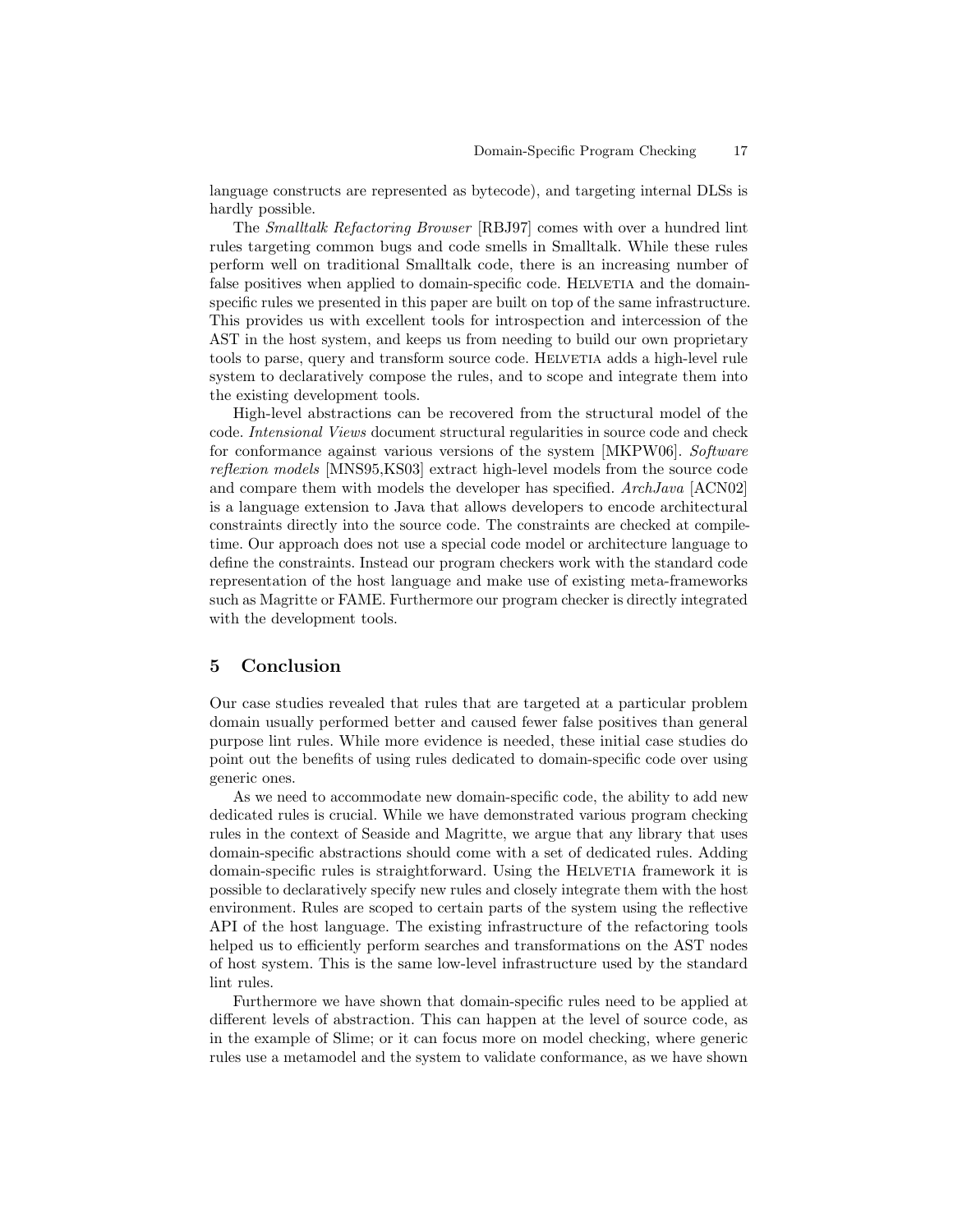with Magritte. In both cases the rules were targeted at the particular domain of the respective frameworks only.

We applied the presented techniques only to internal DSLs, that by definition share the same syntax as the host language. As a generalization we envision to extend this approach to any embedded language that does not necessarily share the same syntax as the host language. HELVETIA uses the AST of the host environment as the common representation of all executable code, thus it is always possible to run the rules at that level. Since HELVETIA automatically keeps track of the source location it is possible to provide highlighting of lint issues in other languages. The challenge however will be to express the rules in terms of the embedded language. This is not only necessary to be able to offer automatic transformations, but also more convenient for rule developers as they do not need to work on two different abstraction levels.

# Acknowledgments

We thank Adrian Lienhard and [netstyle.ch](http://www.netstyle.ch) for providing the [Cmsbox](http://www.cmsbox.com) case study. We gratefully acknowledge the financial support of the Swiss National Science Foundation for the project "Bringing Models Closer to Code" (SNF Project No. 200020-121594, Oct. 2008 – Sept. 2010). We also thank [ESUG,](http://www.esug.org) the European Smalltalk User Group, for its financial contribution to the presentation of this paper.

### References

- ACN02. Jonathan Aldrich, Craig Chambers, and David Notkin. Architectural reasoning in ArchJava. In Proceedings ECOOP 2002, volume 2374 of LNCS, pages 334–367, Malaga, Spain, June 2002. Springer Verlag.
- ANMM06. Chris Andreae, James Noble, Shane Markstrum, and Todd Millstein. A framework for implementing pluggable type systems. In OOPSLA '06: Proceedings of the 21st annual ACM SIGPLAN conference on Object-oriented programming systems, languages, and applications, pages 57–74, New York, NY, USA, 2006. ACM Press.
- BFJR98. John Brant, Brian Foote, Ralph Johnson, and Don Roberts. Wrappers to the rescue. In Proceedings European Conference on Object Oriented Programming (ECOOP'98), volume 1445 of LNCS, pages 396–417. Springer-Verlag, 1998.
- DGN07. Marcus Denker, Orla Greevy, and Oscar Nierstrasz. Supporting feature analysis with runtime annotations. In Proceedings of the 3rd International Workshop on Program Comprehension through Dynamic Analysis (PCODA 2007), pages 29–33. Technische Universiteit Delft, 2007.
- DK97. Arie van Deursen and Paul Klint. Little languages: Little maintenance? In S. Kamin, editor, First ACM-SIGPLAN Workshop on Domain-Specific Languages; DSL'97, pages 109–127, January 1997.
- DLR07. Stéphane Ducasse, Adrian Lienhard, and Lukas Renggli. Seaside: A flexible environment for building dynamic web applications. IEEE Software, 24(5):56–63, 2007.
- Fow99. Martin Fowler. Refactoring: improving the design of existing code. Addison-Wesley Professional, 1999.